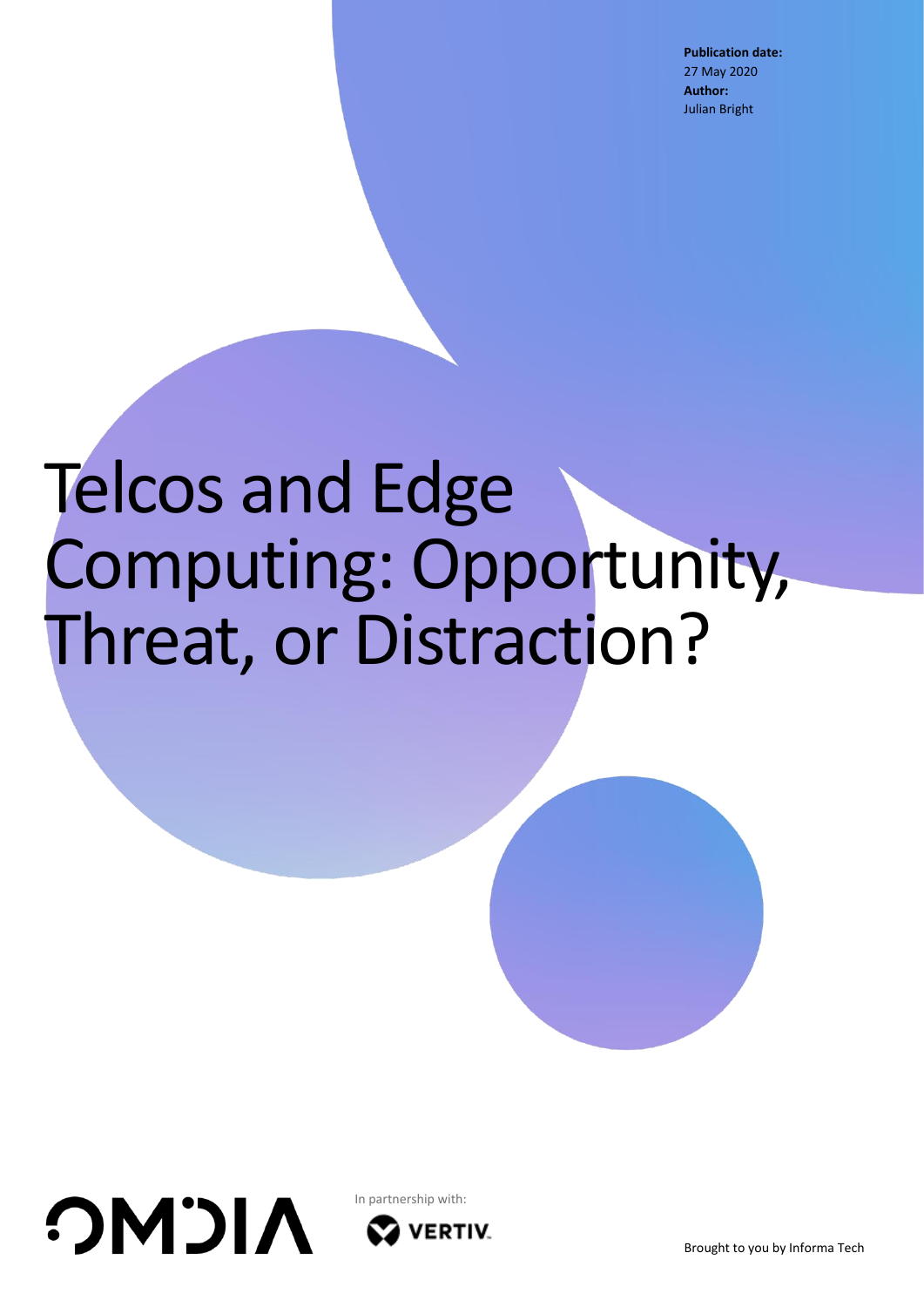Telcos and edge computing: opportunity, threat, or distraction?

# Contents

| Summary                                  | 2              |
|------------------------------------------|----------------|
| In brief                                 | $\overline{2}$ |
| Omdia view                               | 2              |
| Key messages                             | 2              |
| CSPs should be targeting edge services   | 3              |
| Edge overview and market update          | 5              |
| Who will own the edge, and who will pay? | 7              |
| Building the edge cloud                  | 10             |
| Conclusion                               | 12             |
| Appendix                                 | 14             |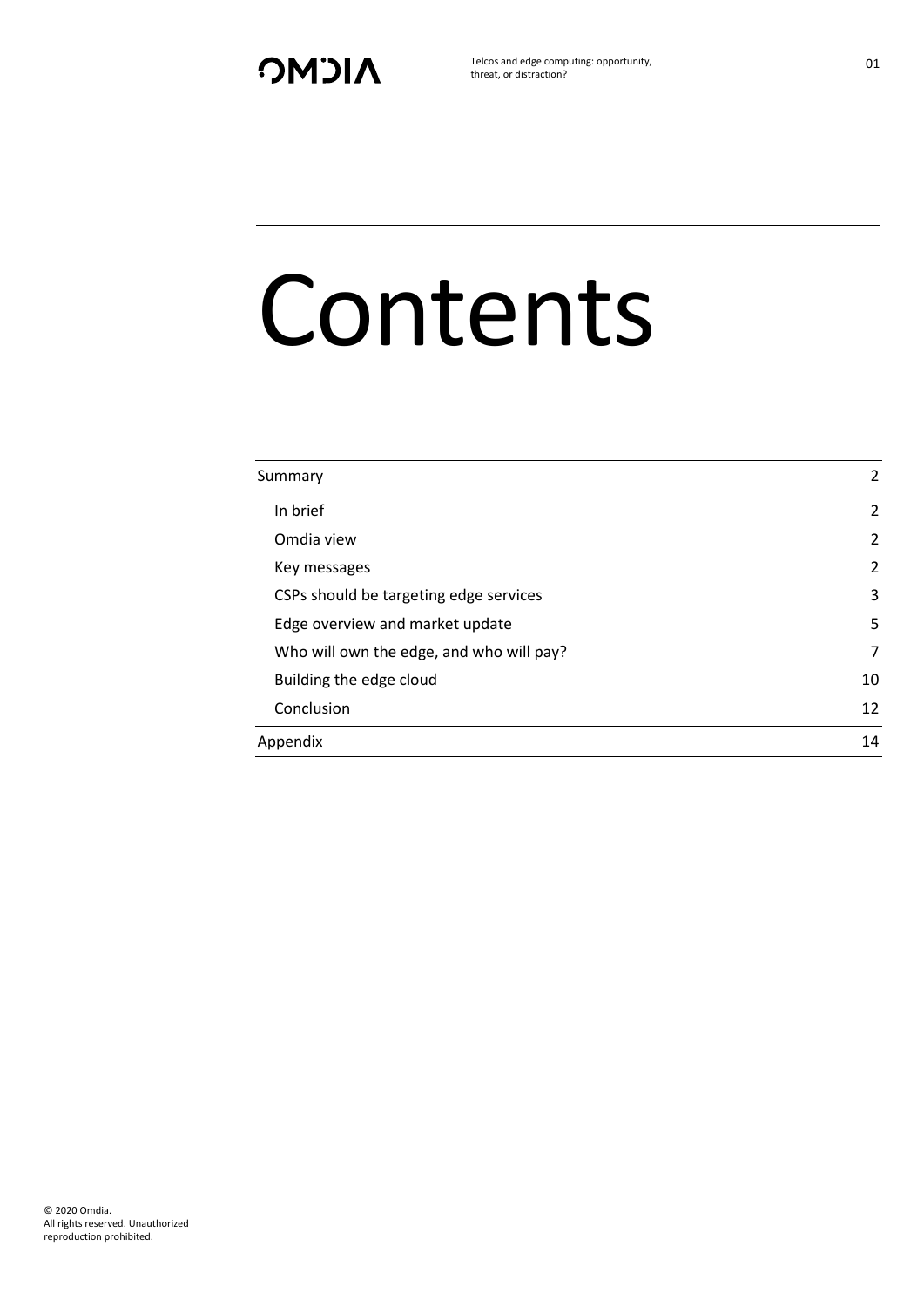Telcos and edge computing: opportunity, threat, or distraction?

## <span id="page-2-0"></span>Summary

## <span id="page-2-1"></span>In brief

The market for edge computing is experiencing rapid growth and has naturally captured the attention of communications service providers (CSPs). Although still in its infancy, edge computing will almost certainly prove the most significant new network architecture of the coming decade.

By providing the capability to process, manage, and analyze digital content in near-real time, close to where applications are accessed and devices located, edge computing has the potential to unlock new applications and service opportunities. Often closely tied to 5G, the edge is not in fact dependent on any single access technology and may not prove to be the monopoly of any single class of provider. As commercial deployments start to be rolled out, it is still not clear if CSPs are among those who stand to benefit, and if they are, how much it will cost to participate at the edge.

## <span id="page-2-2"></span>Omdia view

Edge is broadly viewed as an opportunity for CSPs, but if not approached in the right way it could be a distraction for some players and even a threat to others.

Scaling down the collection, storage, and processing of data for deployment at the network edge ought not to present a major technical challenge in and of itself. Indeed, many vendors agree that this is not where edge computing faces its major hurdle.

It is rather the practical, logistical, and commercial obstacles of edge computing that need to be overcome. Most importantly, critical questions such as who will pay for the infrastructure (potentially comprising many thousands of edge nodes in a single network) and who stands to derive the greatest benefit from such an investment are yet to be answered.

CSPs believe they see a clear opportunity in the emerging edge computing market. But other potential players, including public cloud providers, over-the-top (OTT) content players, and software-as-a-service (SaaS) vendors, are equally attracted by the prospect of delivering solutions at the edge.

## <span id="page-2-3"></span>Key messages

- Edge computing represents a far-reaching change to existing network architectures and is attracting interest from a broad ecosystem of potential participants. CSPs are well placed to become central players in the edge computing market, but their role is not clearly defined.
- CSP networks are already evolving towards a virtualized, cloud-based model that can be the basis of future edge computing deployments. The European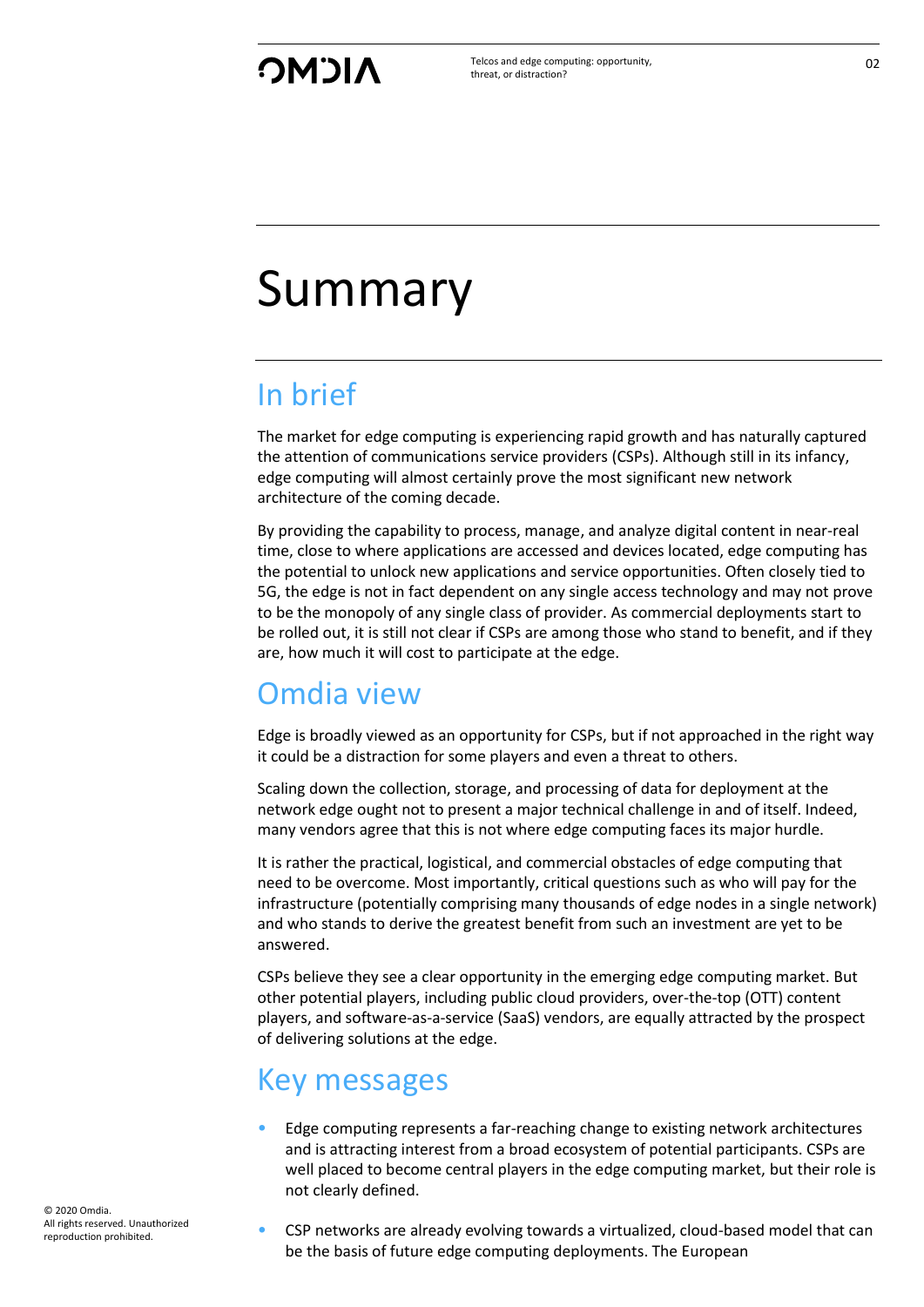Telecommunications Standards Institute (ETSI) multi-access edge computing (MEC) architecture is a blueprint for service provider network evolution that can deliver on the full promise of edge computing in the context of 5G.

- The edge computing and edge services plans of several CSPs including AT&T, BT, CenturyLink, Telefonica, and Verizon are already well advanced.
- However, the edge is complex and as yet not fully defined. Most likely it will be multilayered and with a mix of hardware and software, varying edge device and equipment types, and diverse edge-installation form factors and enclosures. What form these take will be largely use-case driven.
- The scale and speed of growth at the edge will demand efficient and agile approaches to retrofitting existing edge-of-network sites for new edge applications as well as deploying new edge infrastructure.
- As such, the market for edge node equipment such as micro and prefabricated data centers and enclosures is already outgrowing other sectors of the cloud data center market, reflecting growing enthusiasm for the edge. However, given the size and repeatability of the market, some degree of standardization will be necessary.

## <span id="page-3-0"></span>CSPs should be targeting edge services

#### Why edge computing?

Edge computing can be applied wherever bandwidth, low latency, or the localized management of large volumes of data are critical to the delivery of high-quality services. It works by moving the storage, handling, and processing of data out to edge nodes, close to where the data is generated by the application, device, or end user and away from the centralized cloud or core network. These edge nodes can take the form of micro data centers, network nodes, devices, or sensors.

Thus, in an application such as a gaming service, users will no longer rely on connecting directly to the core data center processing the game, which brings higher latency the further away from the data center they are. Instead, by connecting locally to the edge network, all users will experience the same, ultra-low level of latency.

#### Risks and rewards

Many CSPs are already transforming their networks by moving towards a software-based, cloud architecture. The combination of network function virtualization (NFV) and telco cloud is providing a platform for edge computing, given additional support by the move from today's virtual machine (VM) model to a cloud-native, container-based reference architecture.

Telcos are also pushing their new network infrastructure and services into regional data centers and local metro networks located closer to customers. The shift to 5G is driving more of this transformation and lets providers inject new network features in different locations across their footprint.

As 5G technology and networks evolve, edge computing can provide a high-performance, on-demand, and cost-effective platform capable of supporting a growing number of use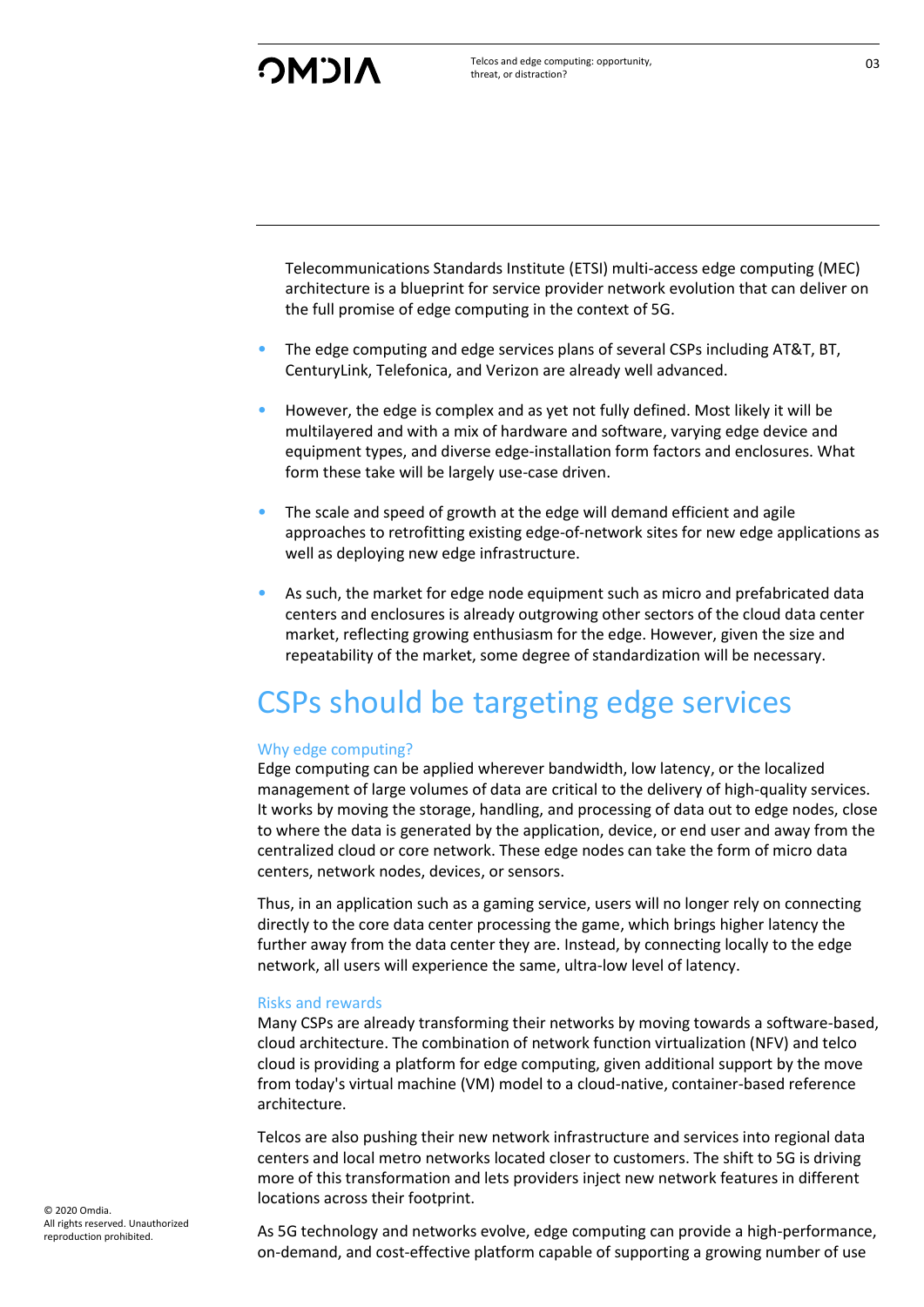cases. However, when it comes to new edge services solutions, CSPs will need to establish their role in the value chain by determining the right business model and partner(s) and also where new revenues will come from. There will be many choices and opportunities, which CSPs will have to vet and manage. Some questions that have not yet been resolved include the following:

- How will CSPs monetize the better performance, better costs, and lower latency of edge computing, and what is the customer's willingness to pay?
- How can CSPs prioritize and define the best business model and partners?
- Will edge services deliver new net revenues, or are CSPs diluting revenues from their existing services?
- Who will own the primary customer relationship?
- If a CSP opens up services such as co-location to key partners, what happens when other third parties want the same access?
- How do CSPs manage complex service requests from many different providers, covering many locations in their networks?

Fail to find answers to these questions and, even if they embrace the edge opportunity, CSPs run the risk of losing out on new revenue streams and becoming mere connectivity providers. Over commit to their investments in edge computing before the market is ready or demand for services is established, however, and they risk jeopardizing more secure revenue opportunities from existing services and developments such as 5G.

Given the balance of risks and rewards involved, it is unsurprising that when surveyed, many CSPs are cautious about the extent of their role in the creation of new edge services (see Figure 1).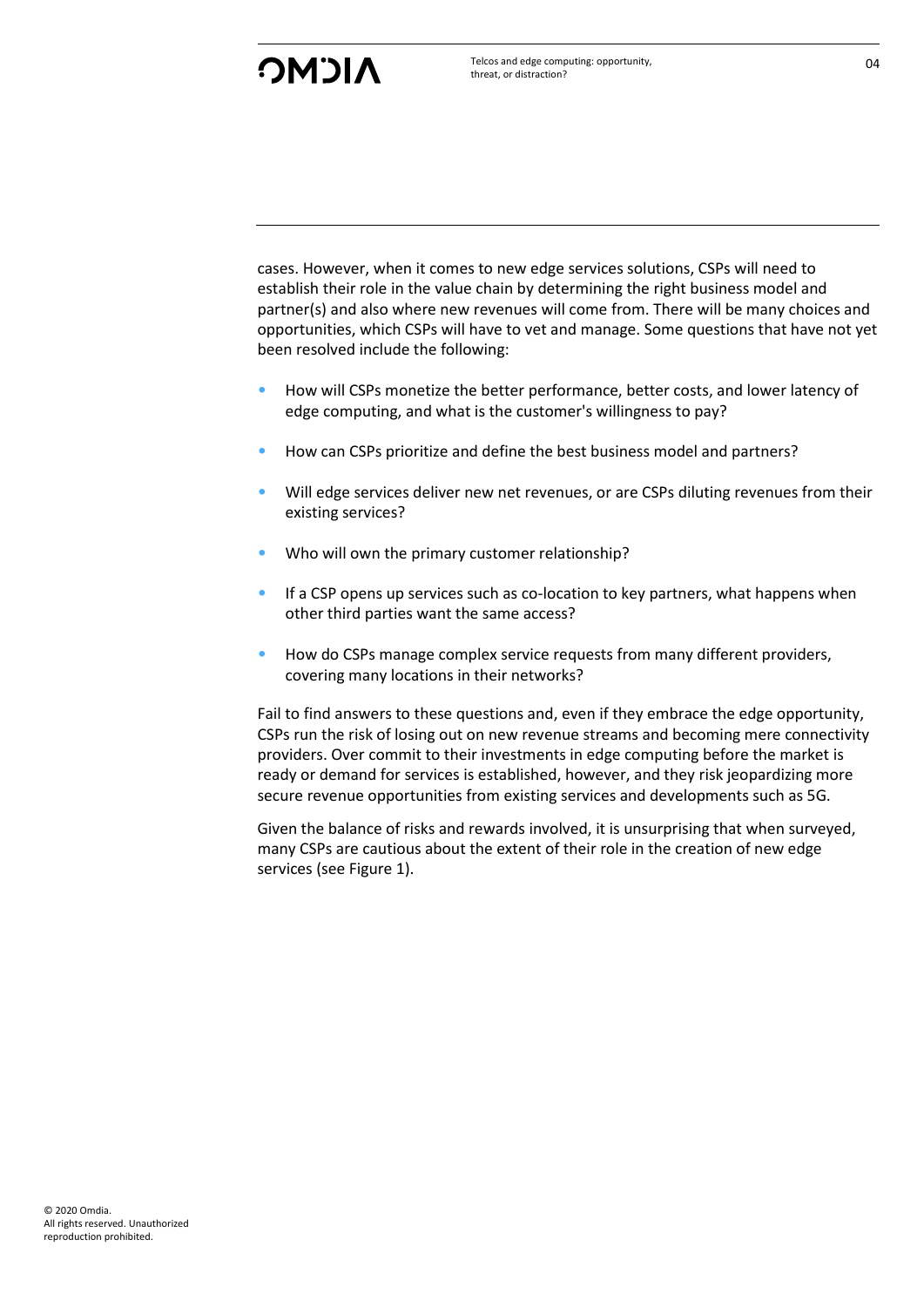



Source: Omdia survey of 147 operators

## <span id="page-5-0"></span>Edge overview and market update

#### Defining the edge cloud

Physical definitions of the edge are complex and only just beginning to be formulated. In its broadest sense, the edge can be expected to take many forms and to comprise multiple layers. Today, many consider the edge to be a device with compute and storage in a remote location, like a mobile phone mast or retail outlet, but as technologies such as application-specific integrated circuits (ASICs) evolve and put more intelligence into devices, the edge can be expected to encompass a greater diversity of devices and endpoints, and to move out closer to the consumer or sensor.

Devices, infrastructure, and connectivity will represent the base layer of an edge deployment, with orchestration and operational management among the additional layers, and with application development and service creation driving the ecosystem.

O expects that the edge will initially come in two main types: the near edge and the outer edge. The near edge will be based on traditional servers, storage, or hyper-converged infrastructure (HCI) devices and be remotely managed, although hardware incidents will require a physical presence. The outer edge will feature gateway devices, either fully managed or developed as completely immutable and self-managing entities and connected through mobile (4G and 5G) networks (see Figure 2).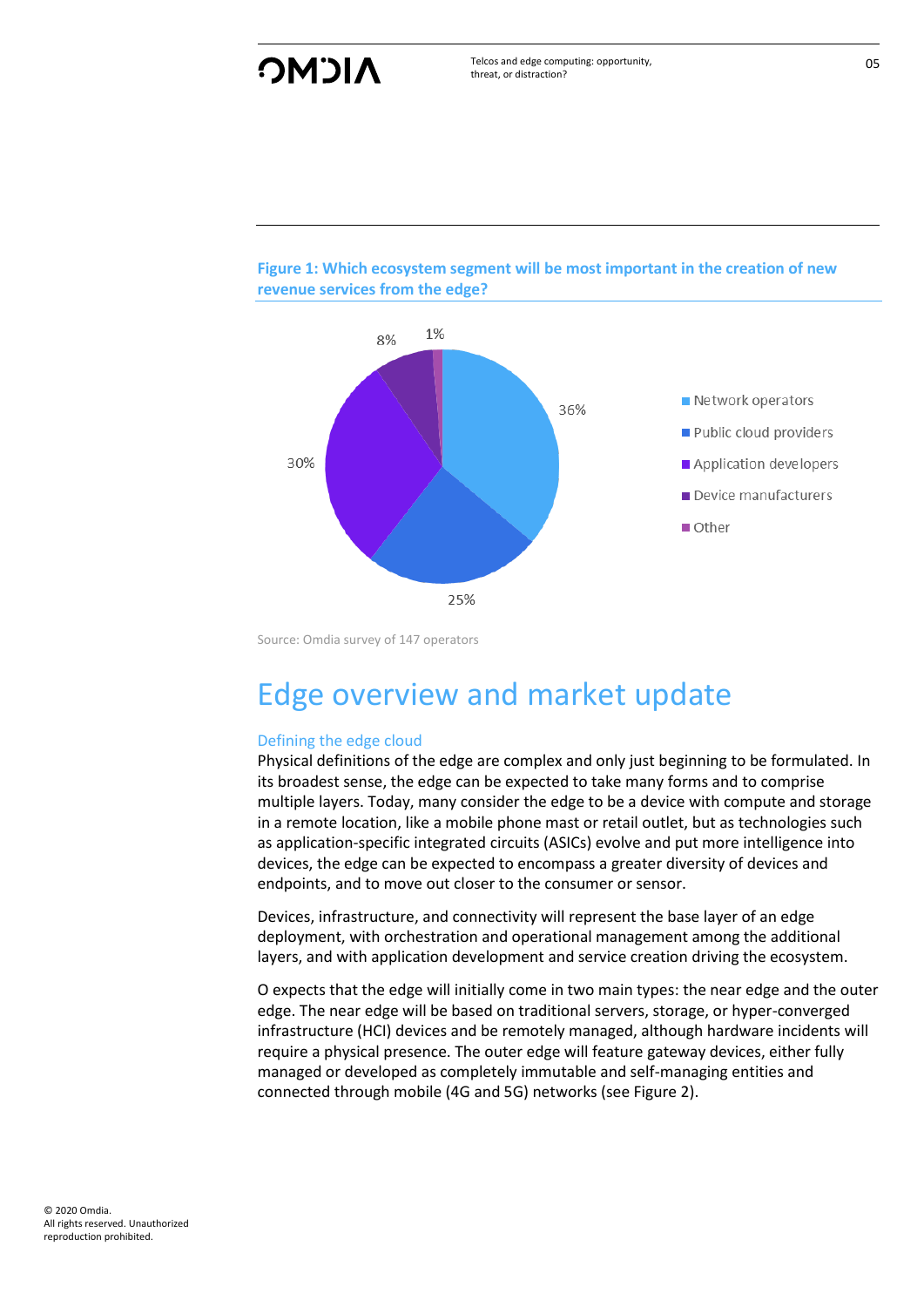## **NICMC**

#### **Figure 2: Initial edge architecture**



Source: Omdia

It is likely that both approaches for the outer edge (fully managed software-based solutions and self-managed hardware-based solutions) will proceed as use cases demand.

As edge networks evolve, it is possible that a "middle" edge might also start to appear for situations where compute, storage, and networking are required in a remote location, but the form factor is much smaller. Sitting between the fully managed near edge and the self-managed swappable outer edge, the middle edge would most probably combine remote management with an immutable operating environment.

The impact of these evolving edge scenarios is that organizations will need to change their management processes to significantly expand their physical device management capabilities.

#### Edge computing use cases

The network requirements for edge computing in CSP networks are defined by standards body ETSI, as part of the MEC reference architecture. This is designed to allow applications and services that can benefit from proximity to the customer and from receiving local radio-network contextual information to be hosted in a multivendor, mobile-edge computing environment.

Numerous potential use cases are being identified that will benefit from MEC. They include the control and monitoring of industrial machinery and processes (Industry 4.0), connected and autonomous vehicles, augmented and virtual reality (AR/VR), high-quality video and gaming, and a range of services for enterprise and industry verticals.

These use cases for MEC share certain key characteristics. Data center infrastructure provider Vertiv summarizes them in terms of four key archetypes:

• **Data intensive** includes use cases where data volume, cost, or bandwidth issues make it impractical to transfer over the network directly to the cloud or from the 06

© 2020 Omdia. All rights reserved. Unauthorized reproduction prohibited.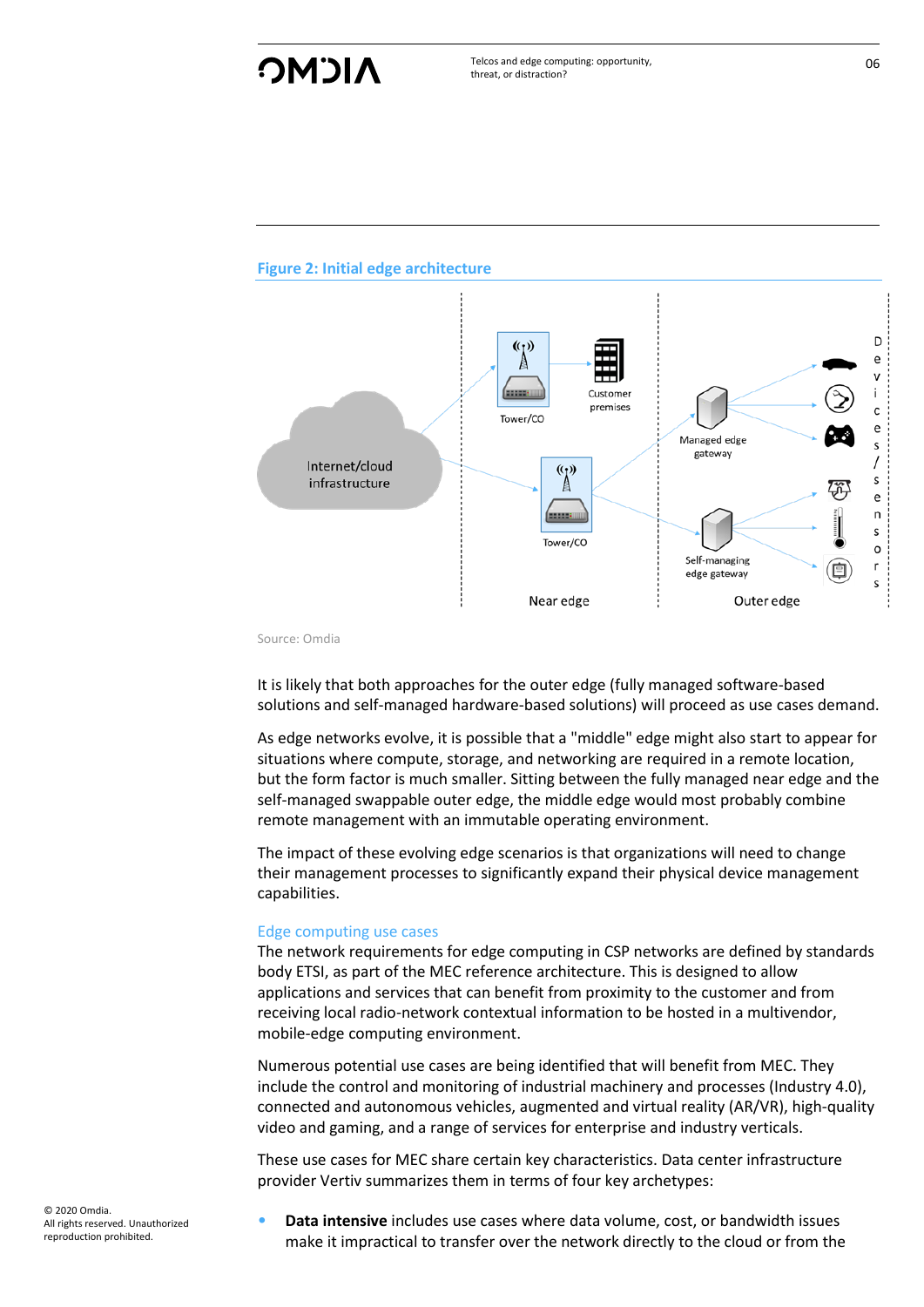cloud to point of use. Examples include smart cities, smart factories, smart homes/buildings, high-definition content distribution, high-performance computing, restricted connectivity, virtual reality, and oil and gas digitization.

- **Human-latency sensitive** use cases include those where anything but the speedy delivery of data would negatively impact a user's technology experience – potentially reducing a retailer's sales and profitability, for example. Use cases include smart retail, augmented reality, website optimization, and natural language processing.
- **Machine-to-machine latency sensitive** use cases also feature speed as a defining characteristic because machines are able to process data much faster than humans. Examples include the arbitrage market, smart grid, smart security, real-time analytics, low-latency content distribution, and defense force simulation.
- **Life-critical** use cases encompass those that directly impact human health and safety and where speed and reliability are vital. They include smart transportation, digital health, connected/autonomous cars, autonomous robots, and drones.

#### Progress to date

Numerous trials and proofs of concept for MEC are being carried out by CSPs across a range of use case scenarios. Examples include

- the control of automated guided vehicles (AGVs) in factory environments
- MEC-enabled augmented reality experience for visitors to public venues and events
- parking management at major shopping malls
- a 5G-ready digital pedestrian road safety trial
- automated quality inspection and monitoring of manufactured consumer products
- the interpretation and analysis of video data sourced from surveillance cameras.

### <span id="page-7-0"></span>Who will own the edge, and who will pay?

#### How will the market evolve?

Because MEC represents the convergence of two worlds – connectivity and computing – at the network edge, no single company or class of player can be expected to deliver the full set of edge resources or capabilities. Edge networks need to handle a combination of IT and networking technologies, including real-time data processing and management, ultra-low latency connectivity, and localized content caching, in a highly cost-effective and efficient manner. Edge-network nodes or micro data centers equipped with their own compute, processing, storage, and management capabilities may well be required to service one or many applications on a localized basis.

#### CSPs are readying their networks for the edge opportunity

With the commercial roll out of 5G, CSPs are developing the capability to deliver unprecedented network speeds, greater capacity, and massively reduced latency.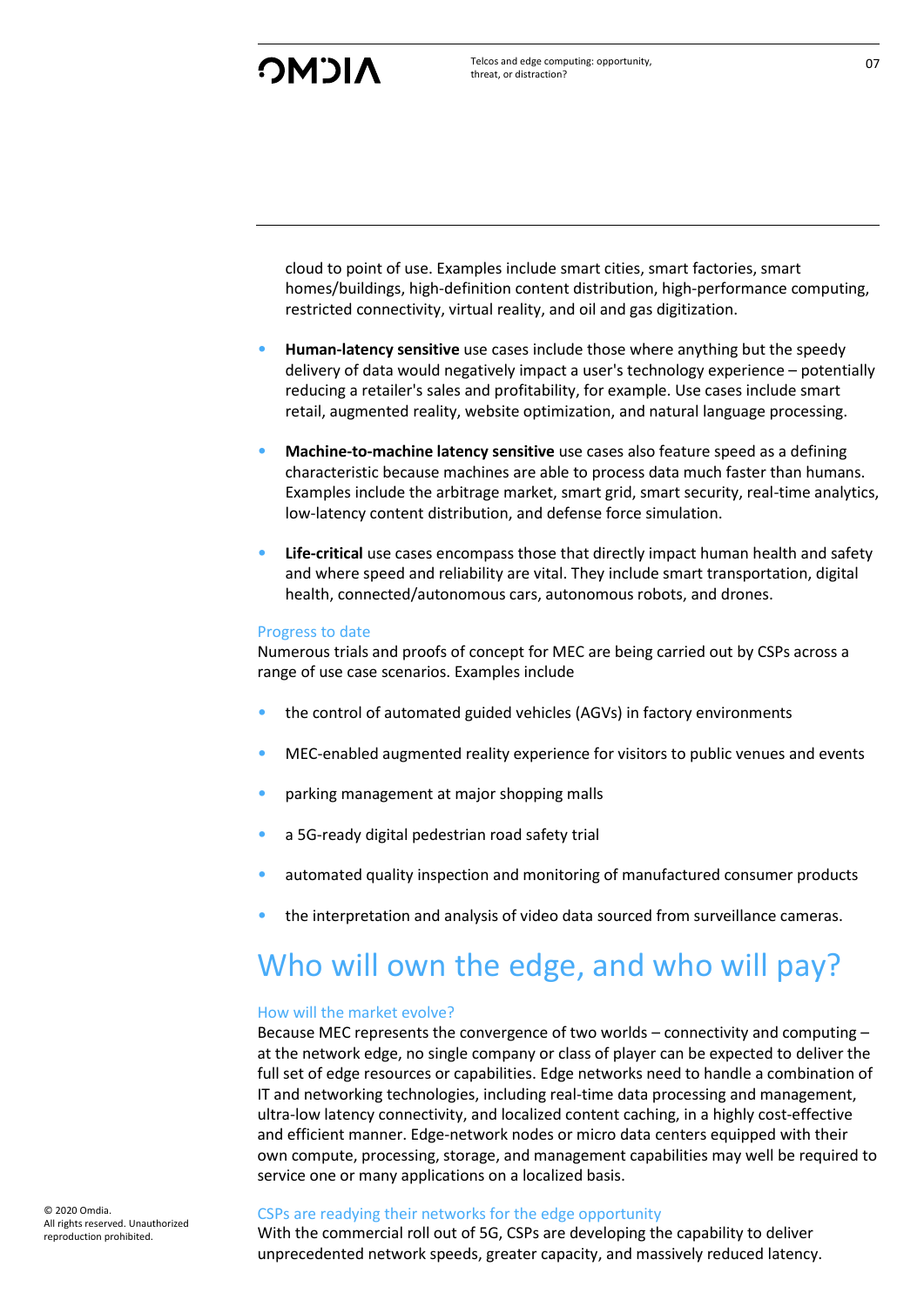Network evolution and the transition to 5G are together providing them with the necessary basis to support the emerging MEC architecture.

As they transition their networks towards greater virtualization and cloud-native network platforms, CSPs are moving more applications into the cloud where they can start to benefit from a more agile service creation environment than was previously possible. Network virtualization lays the foundations for the MEC-based architectures that are the next logical step in the process of building support for new applications and use cases, based on 5G, which require features such as high-speed connectivity and ultra-low latency.

Among those beginning to deploy edge cloud infrastructure in readiness for the introduction of commercial services are operators in Korea, Japan, and China, where preparations are particularly well advanced. Both SKT and KT are deploying regional edge data centers with plans to target both the business-to-business (B2B) and business-toconsumer (B2C) markets. In China, all three leading operators have either begun largescale, precommercial edge cloud network construction or are engaged in pilot projects using MEC.

The edge computing and edge services plans of several other CSPs are already well advanced:

- AT&T believes that a logical step in its program of network transformation and virtualization will be for edge computing nodes to be located within its own network. The operator has recently announced work on network edge compute (NEC) in cooperation with Microsoft. This will allow customers to use Microsoft Azure cloud services closer to AT&T's network edge locations focused on its 5G network.
- BT is increasing the number of its metro exchanges tenfold in anticipation of providing an expanded edge computing service offering for retail, enterprise, and wholesale customers.
- CenturyLink announced in August 2019 that it had more than 100 locations ready to be utilized for edge compute services and is planning to invest several hundred million dollars in this new program. It sees many use cases that are transport agnostic, not tied to 5G services.
- Telefonica has developed plans for edge services as part of its network transformation and service deployment. Content delivery network (CDN), storage, video, and gaming applications are under review and being tested already. Telefonica sees other opportunities including future Internet of Things (IoT) and 5G applications.
- Verizon announced its Intelligent Edge Network (iEN) some years ago, before its new initiative in edge services. Today it is focused on developing edge services that leverage its 5G network and is working with a range of partners and vendors. In December 2019 Verizon announced a partnership with Amazon Web Services (AWS) to participate in its Wavelength program and place AWS cloud resources closer to its customers.

In reality, many CSPs acknowledge that creating the edge cloud will represent a broad ecosystem and require support from a number of players. Not least, the engagement

© 2020 Omdia. All rights reserved. Unauthorized reproduction prohibited.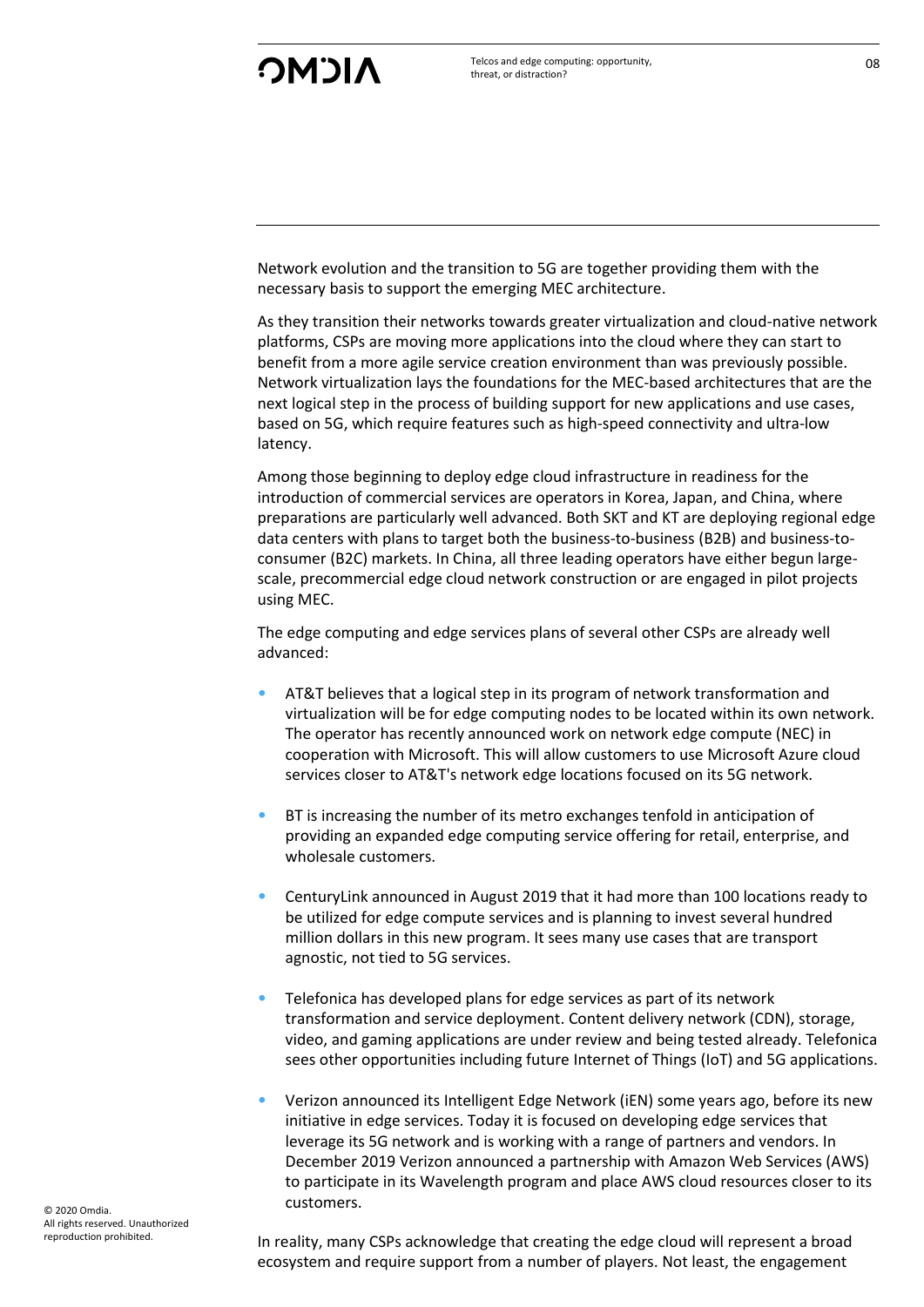with application developers will be crucial in driving the development of new applications for the edge and must include features such as service APIs in order to enable the exposure of underlying network information and capabilities.

#### Other potential players are targeting the edge

The CSPs' claim to be best placed to build and run the edge cloud is not unchallenged, however, and a number of potential stakeholders are already in contention for the space. As well as cooperating with CSPs, providers of IT products and services may want to build their own edge clouds either to sell to CSPs for their networks or to sell directly to end users. Other ecosystem partners such as system integrators or tower companies may also consider that they have the skills or the physical assets required to build the edge cloud (see Figure 3).

#### **Figure 3: The growing edge ecosystem**



Source: Omdia

Public cloud providers such as AWS, Google, and Microsoft are also targeting the market for edge by developing scaled-down versions of their hyperscale cloud infrastructures in order to meet the demands of smaller workloads and the more diverse and often physically constrained environments of the edge cloud. These solutions will ensure consistency and continuity in terms of operating environment, APIs, hardware, and functionality, while being located closer to the end user.

AWS Outposts, launched in 2018, is a hybrid, scaled-down version of AWS' hyperscale cloud solution, which supports the cloud provider's environment in third-party data centers and other co-location spaces, providing fully managed, on-premises compute, storage, and processing functionality. Microsoft's Azure Stack is also part of this trend to deploy cloud resources closer to the customer. It provides a portfolio of products that extends Azure cloud services from the data center to edge locations and remote offices. After the cloud provider's edge deals with AT&T and Verizon, more such partnerships can be expected to follow.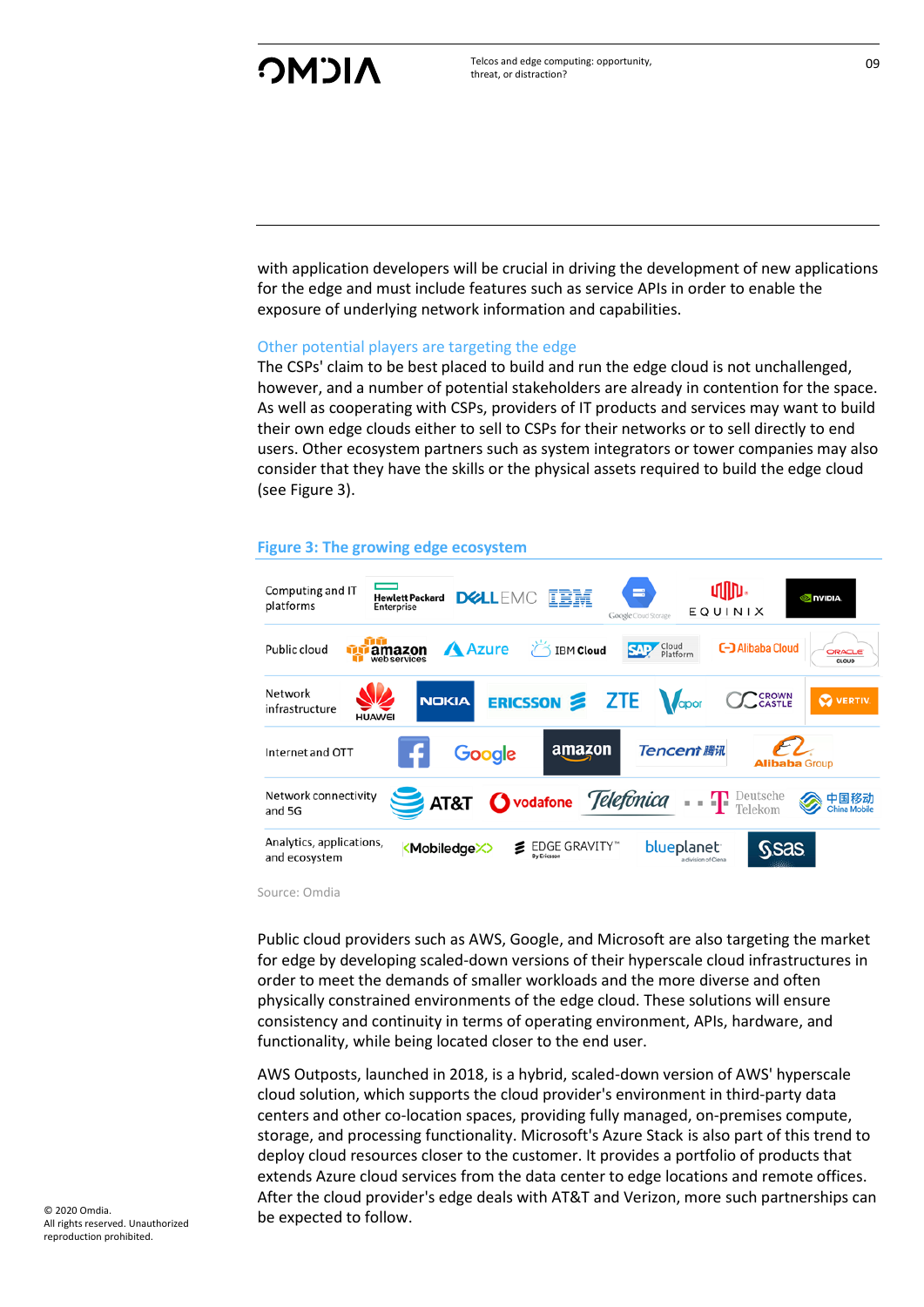SaaS providers have also started to use edge architecture for services, allowing customers to have hybrid arrangements with a mix of cloud-based, regionally based, and on-premises deployments for their customers. Many are promoting the use of hybrid deployments of certain SaaS enterprise resource planning (ERP) applications on premises and in private data centers or for their own cloud-based services.

Large network equipment providers are helping CSPs develop and support edge services. Ericsson has created its Gravity division, which is primarily focused on helping service providers develop edge services to support an ecosystem of partners, letting telcos leverage their assets and capabilities.

Startup firms such as EdgeMicro, EdgeInfra, and Vapor IO are developing metro network infrastructure and equipment to support edge services deployment across US metros.

#### Competition or cooperation?

No single class of provider appears ideally placed to provide a complete edge solution, but by electing to use their existing networks of cell towers, central offices, and aggregation points as edge data centers, mobile and wireline operators can build a platform for the development of edge services while saving massively on costs. The only proviso is that these assets should provide a suitable environment in terms of location, space, physical environment, power, and scope for future expansion.

Cloud and SaaS providers have a strong commercial imperative to deploy edge computing in order to extend their services out to existing enterprise customers, industry verticals, and even telcos. Although acquiring the real estate required to build a basic edge infrastructure will be costly, and they will need the 5G connectivity that CSPs can provide, their plans are already well advanced.

Other infrastructure players such as tower companies and data center providers targeting the edge can help to build the physical infrastructure and work with multiple edge service providers to facilitate their service offerings, yet they cannot build the edge ecosystem without further collaboration.

Ultimately, success will depend on determining the right business model, understanding where new revenues will come from, and building an edge network according to these criteria. This may well only be achieved through establishing partnerships.

## <span id="page-10-0"></span>Building the edge cloud

#### Demand for edge data centers is growing

As the number of MEC deployments increases and CSPs look to improve response times and performance through their networks, so the market for smaller, more compact data centers that can be placed closer to end users is growing. These edge data centers have the capacity to cache bandwidth-intensive content, aggregate data from local connected devices, and enable new latency-sensitive applications.

Because they are deployed across multiple cities, these edge data centers need to be of a design that is repeatable, scalable, and easily serviceable, or even capable of functioning without the need for frequent servicing. There is as yet no industry-wide standard definition for these edge data centers, but many take the form of prefabricated modular data centers (PMDCs) that can be built and deployed to a remote location in as little time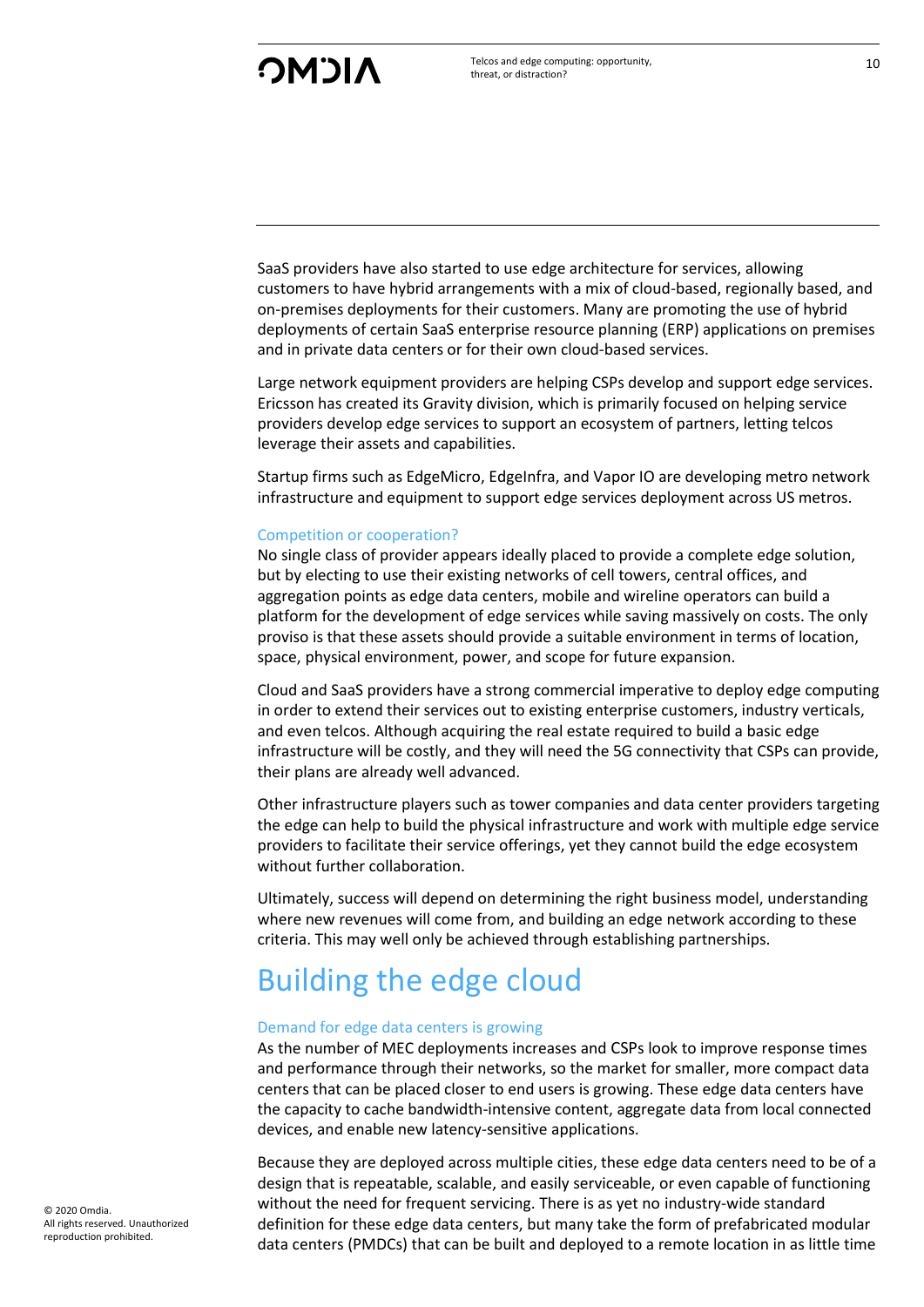as a few months, or even be prefabricated and ready to go, creating a turnaround time of less than a month in some cases (see Table 1).

#### **Table 1: Drivers of prefabricated modular data centers**

| Speed of deployment                                |
|----------------------------------------------------|
| Outsourced data center design                      |
| Mobility                                           |
| Offsite integration and manufacturing              |
| Save space and are suitable for harsh environments |
| Repeatable and scalable                            |
| Single point of control for all systems            |
| Mobility                                           |
|                                                    |

Prefabricated modular data centers are depreciable assets Source: Omdia

All-in-one modules that have the IT, power, and cooling infrastructure within one module, are the preferred solution among telcos, content providers, and media for remote locations including mobile applications and "edge of network" applications that need a small data center presence close to end users. These all-in-one modules are relatively evenly split between 1–5 racks and 6 –10 racks of IT load, but as edge-ofnetwork data center demand grows, shipments of modules with 1 –5 racks are forecast to grow the fastest.

PMDCs can address both the need for rapid build out of new data center capacity and the harsh environmental conditions and remote regions with limited infrastructure where data center design expertise may be in short supply. Edge data centers do not need to be innovative or cutting edge in design; a basic unit with moderate storage and IT load capacity will be sufficient for most use cases. However, innovative approaches are emerging, such as the use of direct liquid cooling and of on-site generation from fuel cells, solar, and gas turbines.

As the network edge develops and companies deploy edge data centers in increasing numbers, standardization will play a critical role. Edge data centers and PMDCs will need to be uniformly managed and interoperable. Many companies are currently in the proofof-concept phase when it comes to PMDC edge deployments, and as these companies' business models evolve and they figure out which concepts work, standardization of edge data center deployments will become a significant driver for the PMDC market.

#### The edge data center market is growing faster than previously forecast

The PMDC market is forecast to grow from \$1.2bn in 2018 to \$4.3bn in 2023, with shipments already growing faster than had been forecast just one year ago (see Figure 4). This growth is driven largely by cloud service providers continuing to build out their data center footprints as well as by telcos and the growth of edge computing and by government, industrial, healthcare, education, and retail end users.

© 2020 Omdia. All rights reserved. Unauthorized reproduction prohibited.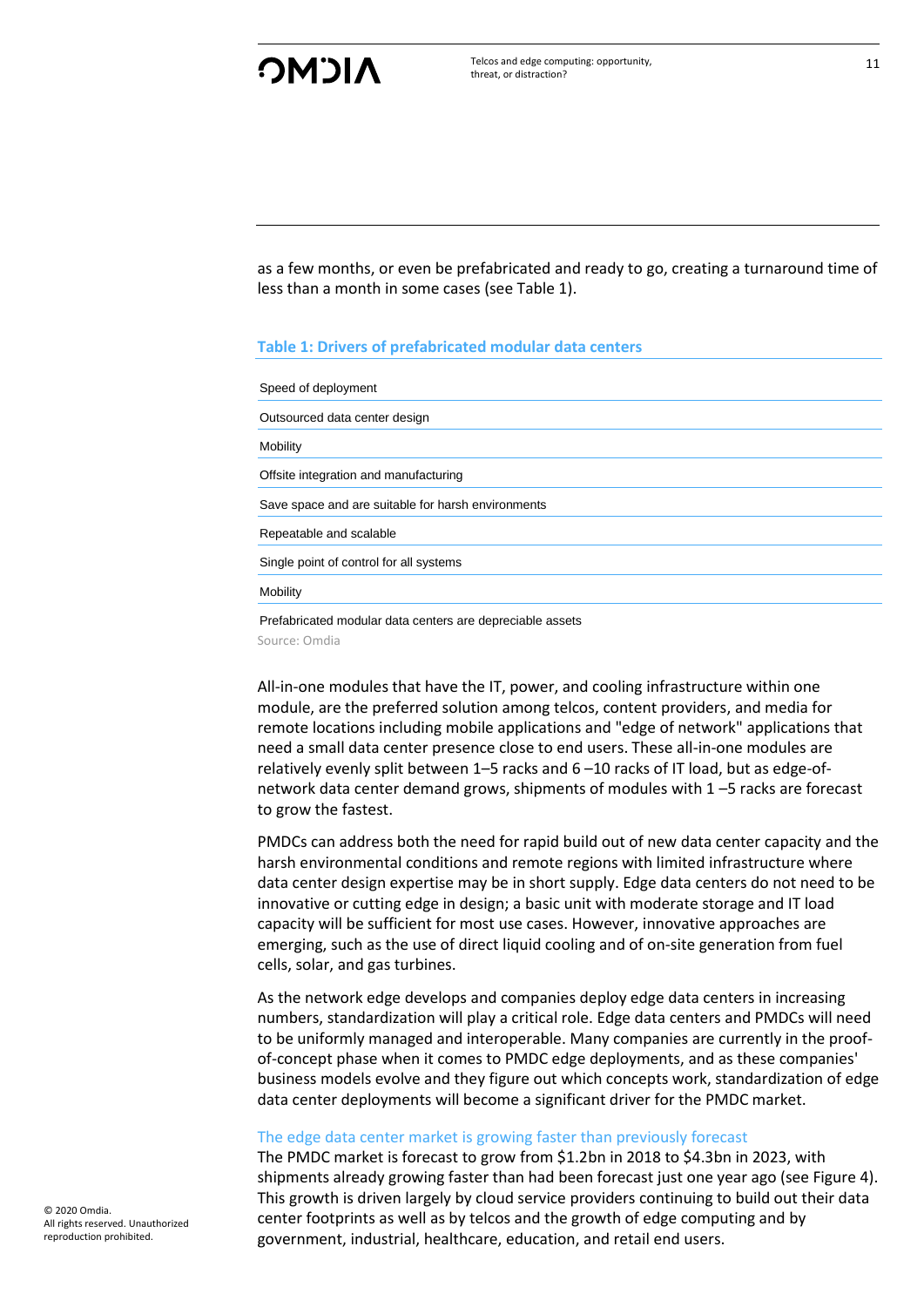## **NICMC**



#### **Figure 4: Shipped PMDC IT rack units**

Source: Omdia

In Asia, China is accelerating to triple-digit growth rates, and the more developed countries in the region are also expected to show rapid growth. North America leads in the adoption of PMDCs, where a key trend with a longer-term impact on the market is the exploration of proof-of-concept and adoption of PMDCs associated with edge-located data centers.

All-in-one module growth in EMEA is forecast to accelerate from 2021 because of edge computing, although this edge-related growth is forecast to be less than in North America due to the currently more distributed data center landscape in Europe.

Middle East and Africa will see high demand for PMDCs throughout the forecast period, driven by the burgeoning demand for data center capacity from co-location, government, and CSPs, as well as the large international cloud providers such as AWS and Microsoft.

## <span id="page-12-0"></span>**Conclusion**

#### What should operators' strategy be for the edge?

- Operators' existing assets, such as central offices, aggregation points, or base station sites, can potentially work as a starting point for edge computing deployments. However, they should bear in mind a number of factors when developing a strategy for the edge network, as computing and storage capacity is likely to be more constrained the closer to the network edge resources are placed.
- Consideration must be given to how these sites will be used in the longer term as 5G is rolled out. Network hardware, whether for enterprise or network applications, still needs to be capable of scaling in terms of processing, memory, and storage, and of withstanding varying environmental conditions. Virtualized core network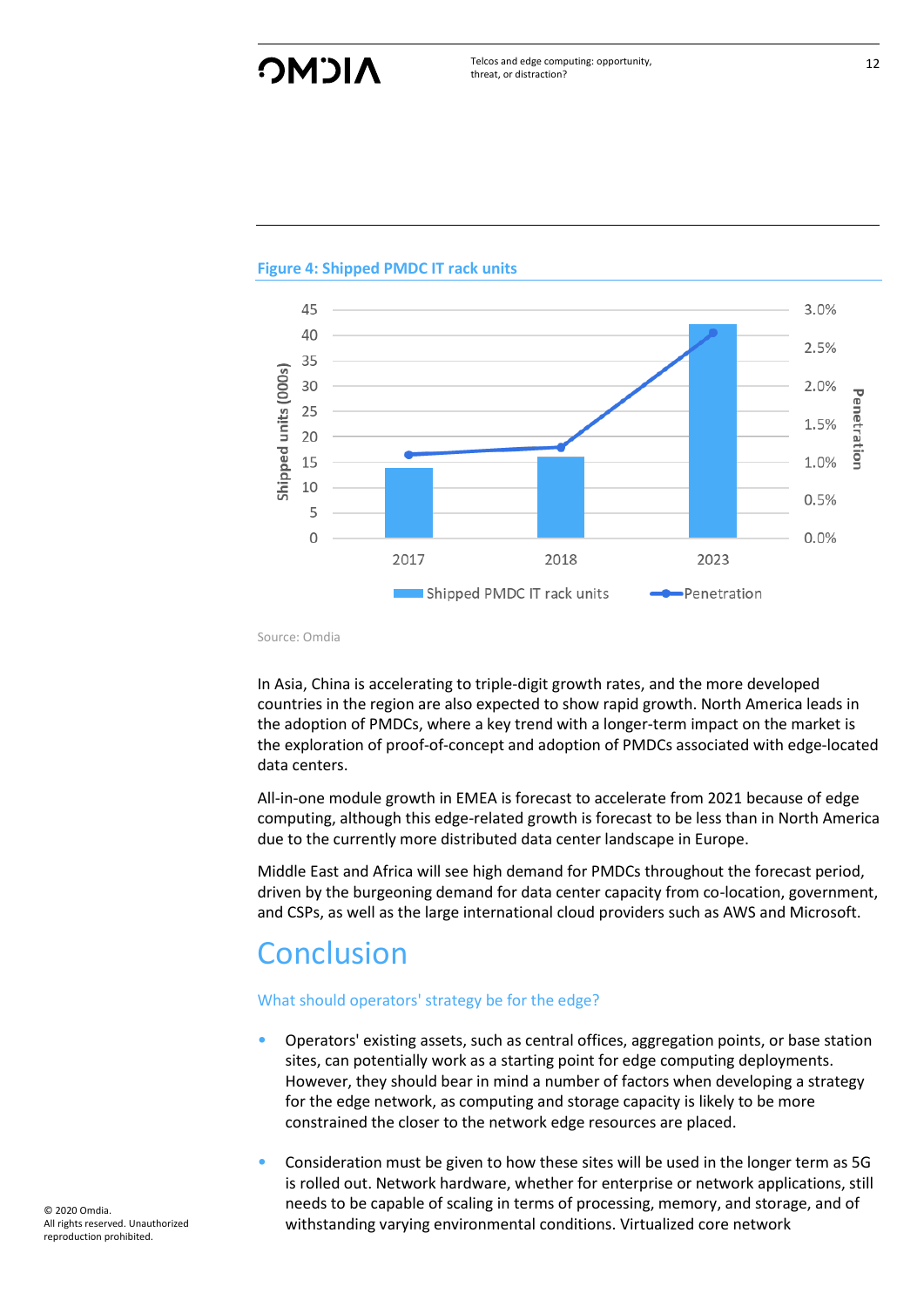components and associated services may also need to be hosted later, on the same platforms.

- Applications that require the caching or processing of large amounts of data at the edge may be better sited at a central office or at metro aggregation points, rather than at the base station or on customer premises. As edge networks extend outwards to encompass more devices and endpoints, traditional compute and storage infrastructures will give way to a greater diversity of devices, and endpoints will likely be subject to greater autonomy, or even be self-managing entities.
- If they can successfully manage these practical challenges, identify the right business models, and be prepared to work with strategic partners, CSPs can emerge as owners of the value chain for edge services and the primary drivers of the development of the edge network. In this way, edge computing will be an opportunity rather than a threat or distraction.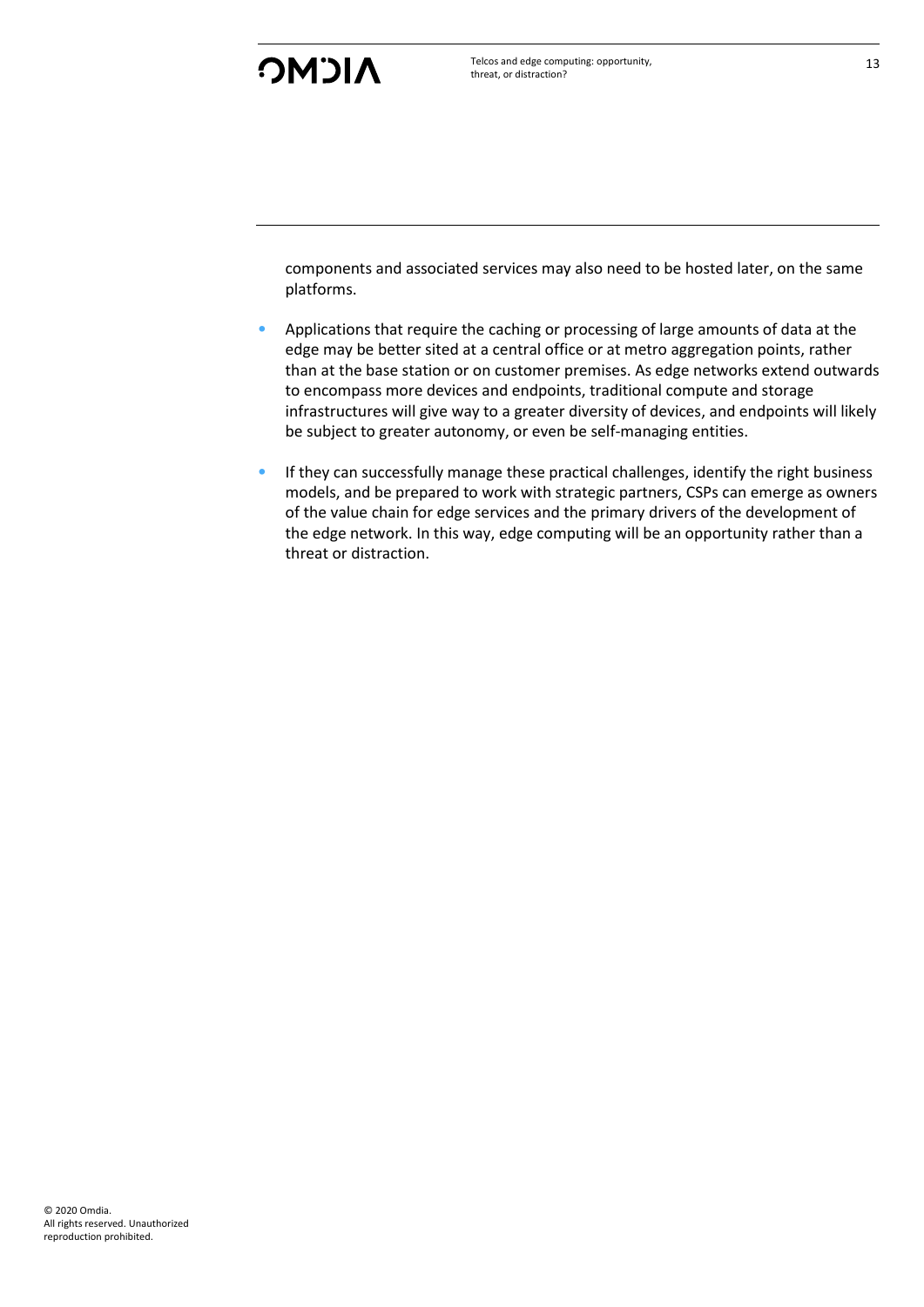

Telcos and Edge Computing: Opportunity, Threat, or Distraction?

# <span id="page-14-0"></span>Appendix

Author

Julian Bright, Senior Analyst, Network Infrastructure and **Software** Julian.bright@omdia.com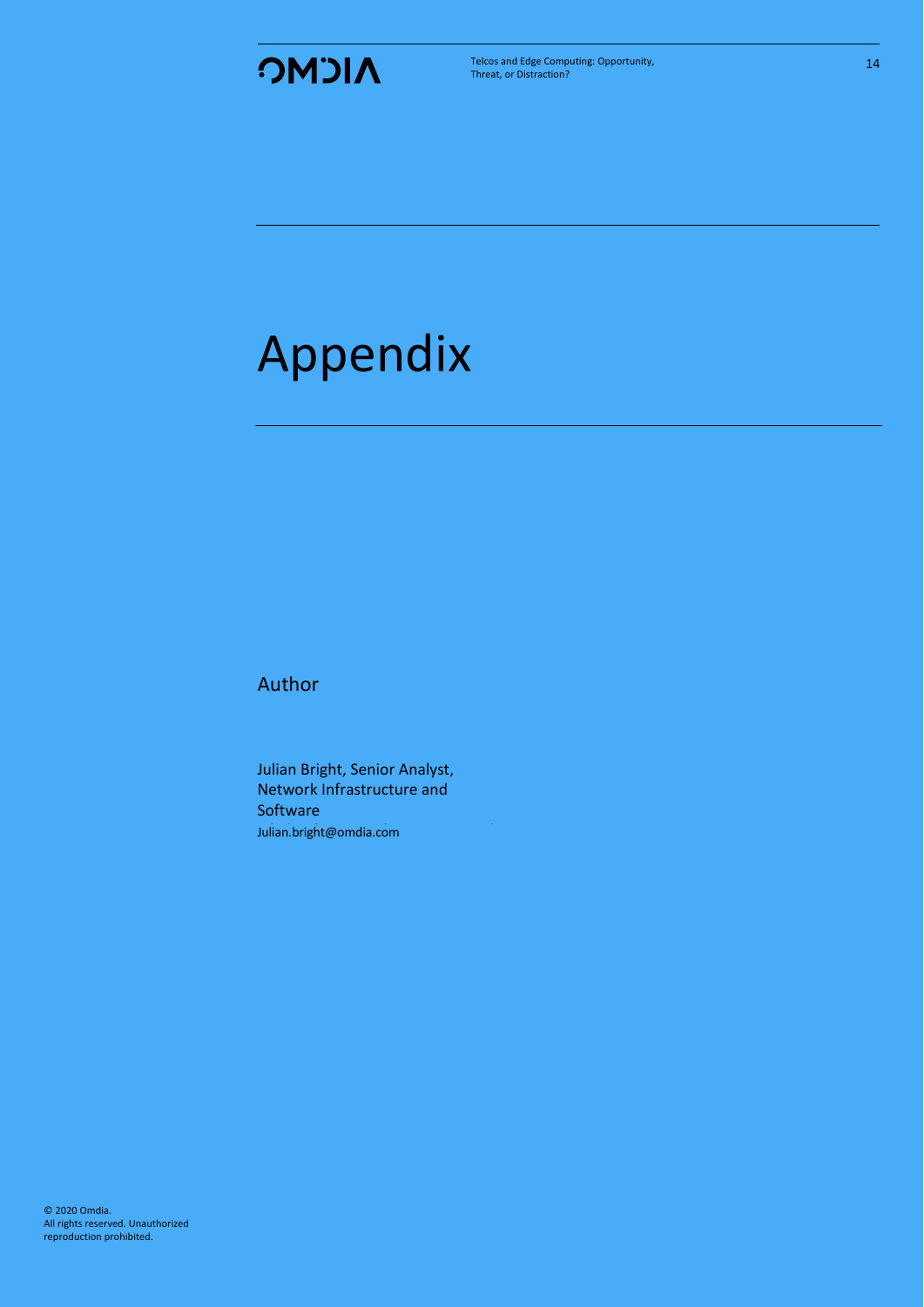[www.omdia.com](http://www.omdia.com/) askananalyst@omdia.com

#### Get in touch **Omdia** consulting

Omdia is a market-leading data, research, and consulting business focused on helping digital service providers, technology companies, and enterprise decision-makers thrive in the connected digital economy. Through our global base of analysts, we offer expert analysis and strategic insight across the IT, telecoms, and media industries.

We create business advantage for our customers by providing actionable insight to support business planning, product development, and go-tomarket initiatives.

Our unique combination of authoritative data, market analysis, and vertical industry expertise is designed to empower decision-making, helping our clients profit from new technologies and capitalize on evolving business models.

Omdia is part of Informa Tech, a B2B information services business serving the technology, media, and telecoms sector. The Informa group is listed on the London Stock Exchange.

We hope that this analysis will help you make informed and imaginative business decisions. If you have further requirements, Omdia's consulting team may be able to help your company identify future trends and opportunities.